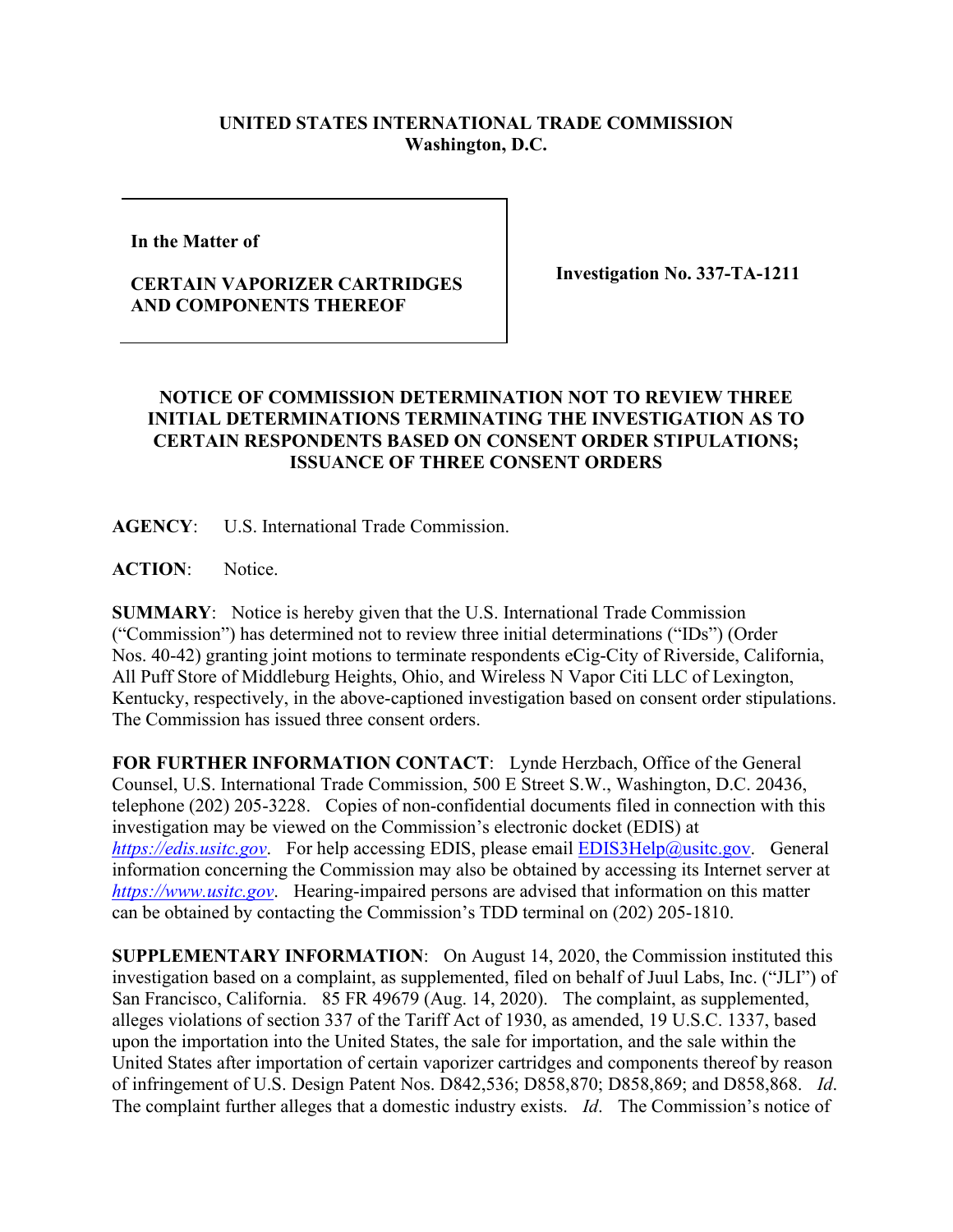investigation names forty-nine (49) respondents, including eCig-City of Riverside, California ("eCig-City"), All Puff Store of Middleburg Heights, Ohio ("All Puff Store"), and Wireless N Vapor Citi LLC of Lexington, Kentucky ("Wireless"). *See id*. The Office of Unfair Import Investigations ("OUII") is also a party to the investigation. *See id*.

On December 9, 2020, JLI and eCig-City filed a joint motion to terminate this investigation with respect to eCig-City based on a consent order stipulation and proposed consent order. On December 21, 2020, OUII filed a response supporting the motion.

On December 11, 2020, JLI and All Puff Store filed a joint motion to terminate this investigation with respect to All Puff Store based on a consent order stipulation and proposed consent order. On December 23, 2020, OUII filed a response supporting the motion.

On December 14, 2020, JLI and Wireless filed a joint motion to terminate this investigation with respect to Wireless based on a consent order stipulation and proposed consent order. On December 23, 2020, OUII filed a response supporting the motion.

On February 1, 2021 the ALJ issued the three subject IDs. *See* Order No. 40 (Feb. 1, 2021); Order No. 41 (Feb. 1, 2021); Order No. 42 (Feb. 1, 2021). Each of the subject IDs finds that the respective motion, consent order stipulation, and proposed consent order satisfy the requirements of Commission Rule 210.21(c)(3) and (c)(4) (19 CFR 210.21(c)(3), (c)(4)). The IDs also find that termination of eCig-City, All Puff Store, and Wireless would not be contrary to the public interest.

No party petitioned for review of the subject IDs.

The Commission has determined not to review Order Nos. 40, 41, and 42. eCig-City, All Puff Store, and Wireless are hereby terminated from the investigation. The Commission has issued consent orders to eCig-City, All Puff Store, and Wireless.

The Commission vote for this determination took place on February 16, 2021.

While temporary remote operating procedures are in place in response to COVID-19, the Office of the Secretary is not able to serve parties that have not retained counsel or otherwise provided a point of contact for electronic service. Accordingly, pursuant to Commission Rules 201.16(a) and 210.7(a)(1) (19 CFR 201.16(a), 210.7(a)(1)), the Commission orders that the complainant complete service for any party/parties without a method of electronic service noted on the attached Certificate of Service and shall file proof of service on the Electronic Document Information System (EDIS).